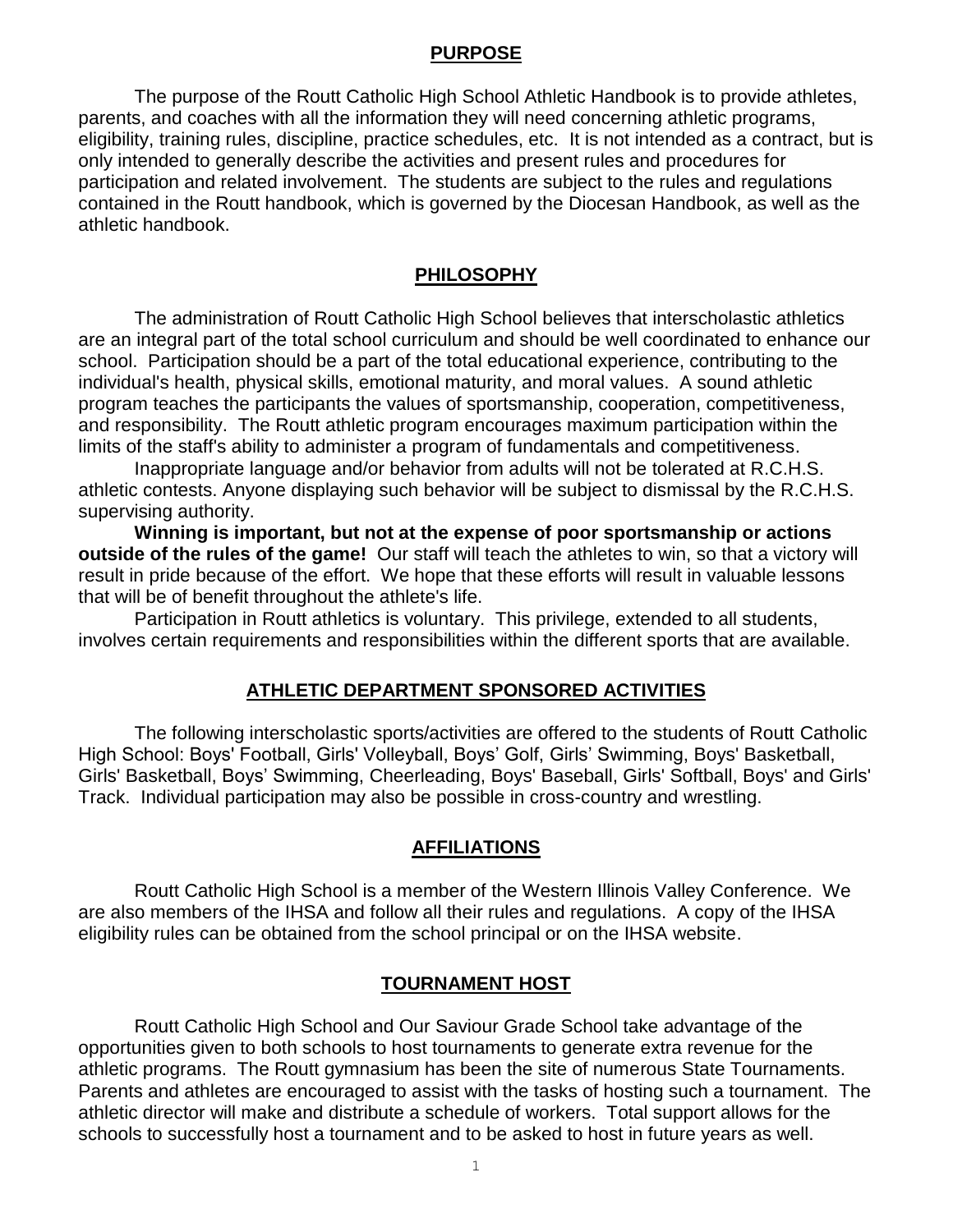# **PLAYING FACILITIES**

The Routt High School gymnasium, known as the "Dome", is home for the Rockets' volleyball and basketball teams. However, when there are no conflicts with high school activities, some Jr. High games may be scheduled at Routt Catholic High School.

The Routt and Our Saviour baseball teams play at Alumni Field on Vandalia Street. The softball team plays at MacMurray College field on Hardin. Varsity football games are played at the Jacksonville Athletic Field on Church and Walnut Streets or Illinois School for the Deaf field. Junior Varsity football games are played at the Mac Murray Football Field on Johnson Street. Our track team practices at Illinois College and/or I.S.V.I., but does not host any home track meets.

All athletes are asked to respect and take care of these facilities so we can continue to use them as our home facilities. We thank the organizations that give us the opportunity to play on their fields.

# **REQUIREMENTS FOR PARTICIPATION**

Before a student may participate in athletics, he/she must:

1. Comply with all the rules and regulations set forth in the Diocesan Handbook, as well as those contained in the student and athletic handbooks.

2. Maintain academic eligibility.

3. Meet all requirements set by the Illinois High School Association and R.C.H.S.

4. Have a recent physical examination by a doctor. Turn appropriate forms in to the athletic office to be kept on file. The physical is good for one year from the date on the physical. No copies will be issued from R.C.H.S.

**5. Have proof of accident insurance on file in the athletic office. Insurance is offered through Routt Catholic High School**.

6. Fill out, sign the information sheet at the back of this handbook, and return it to the athletic office..

## **7. Pay required participation fee.**

8. Any student who is one tuition payment behind schedule shall receive a ten (10) days grace period to complete the payment. If payment is not received within that 10 day grace period, student(s) will be deemed ineligible for any extracurricular activity until payments are up-to-date. No eligibility study hall is necessary under this circumstance.

# **RESPONSIBILITIES**

An athlete's greatest responsibility is to be a credit to his/her parents, school and community. Therefore, an athlete at Routt should:

1. Display outstanding sportsmanship.

2. Display a high standard of social behavior.

3. Display proper respect for those in authority. This includes Routt/Our Saviour administrators, teachers, coaches, officials, and all other schools' administration, teachers, and coaches.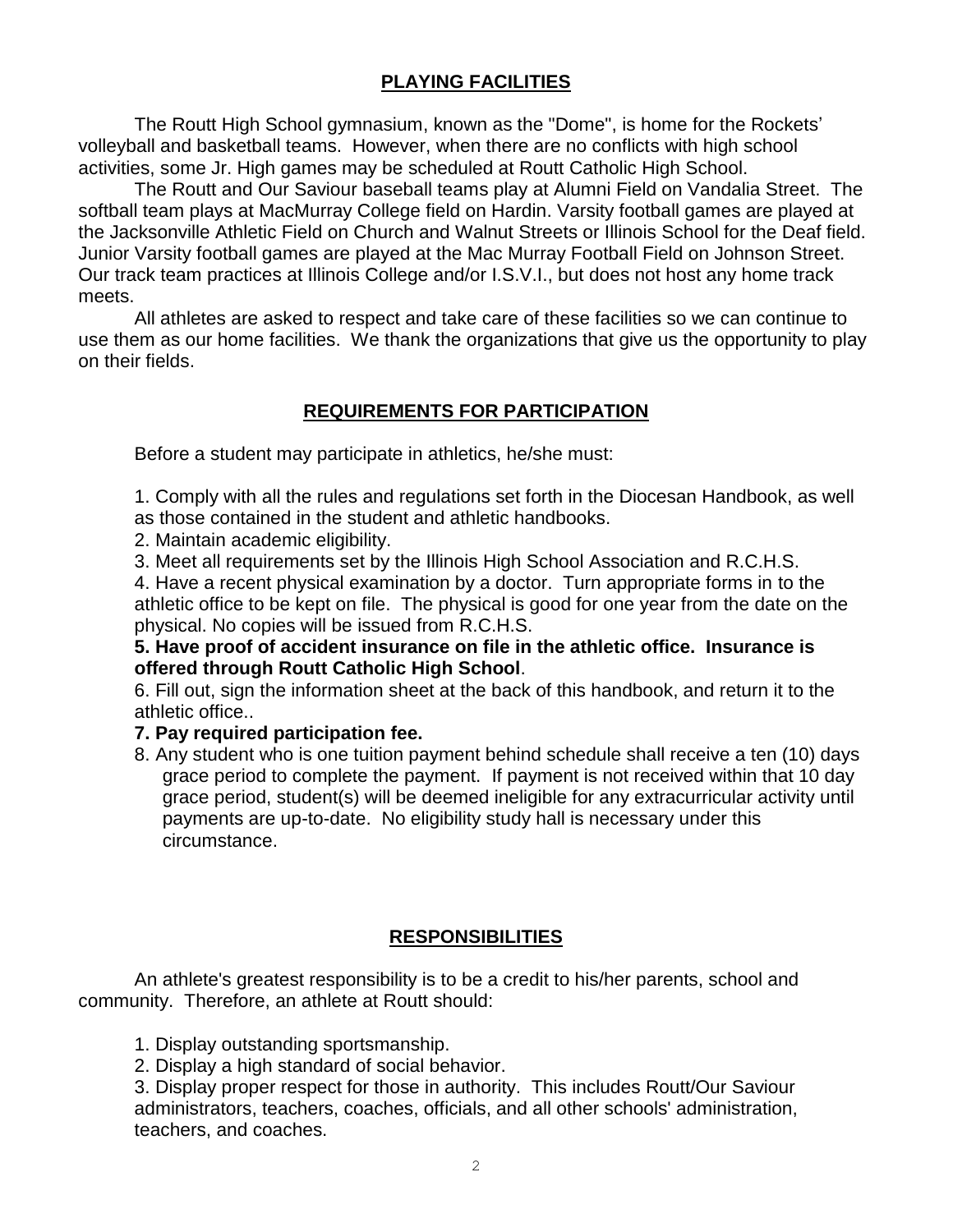4. Display a positive spirit of cooperation.

5. Maintain a neat and clean appearance when representing an athletic team.

6. Behave in a manner that is complimentary to the athletic program and the school.

7. Use proper language. Profanity will not be tolerated on or off the playing field.

8. Abide by all school rules and regulations, which govern the student body.

9. Be responsible for the care and return of all equipment and uniforms.

Uniforms will be collected at the last game of the season or the last meeting of the team. 10. Be responsible for the care and maintenance of all facilities including the gymnasium, locker rooms, and fields.

## **TRANSPORTATION - AWAY GAMES**

The athletic director shall arrange for transportation of all high school athletic teams via buses, or parent drivers of private vehicles.

High school students and coaches are required to travel with the arranged transportation to and from away athletic contests. An exception is made for coaches when their team is participating in a tournament and they need to arrive early or leave late from the tournament. No one will be allowed to ride to any away contest with anyone except the team bus unless the coach gives prior approval. Coaches should receive written permission from the parent or guardian for such exception.

High school students may ride home with their parent/guardian from an away contest if the parent gives written permission for such an arrangement, or if the parent/guardian is in attendance at the contest and makes verbal confirmation of the travel arrangement with the coach at that time and place. No student is to drive him/herself to or from a contest without the permission (in writing) of his/her parents, the principal, athletic director, and the head coach involved.

Students will be released to persons other than their parents/guardian only if prior approval is received. This will require personal or telephone contact with the coach, athletic director, or principal and written permission from the parents/guardian.

Students need to follow the rules on the bus. A student who does not follow the rules on the bus may be suspended from riding the bus and/or suspended from participation. Minimum bus rules include, but are not limited to, the following: remain in seat, noise level to a minimum, and keep the bus clean of debris.

# **COSTS**

Aside from the physical exams and insurance costs, there are other costs associated with athletics. Each athlete is required to pay a \$60.00 participation fee, per season. This fee is used for operating expenses, equipment/uniform purchases, and other sport related expenses within the athletic department.

Normally the students will provide their own outfits for practice. Athletic shoes are the responsibility of the athlete. The coach may order shoes for the participants who must pay for them before receiving them. Cheerleading shoes are ordered as a group. Cheerleaders buy their own briefs, turtlenecks, socks, and shoes.

 Any camps or clinics attended by athletes or cheerleaders are the financial responsibility of the participants.

# **UNIFORMS**

Uniforms are provided by R.C.H.S. for most athletic teams. These are purchased on a rotating basis. Normally the varsity uniforms are passed down to the junior varsity when new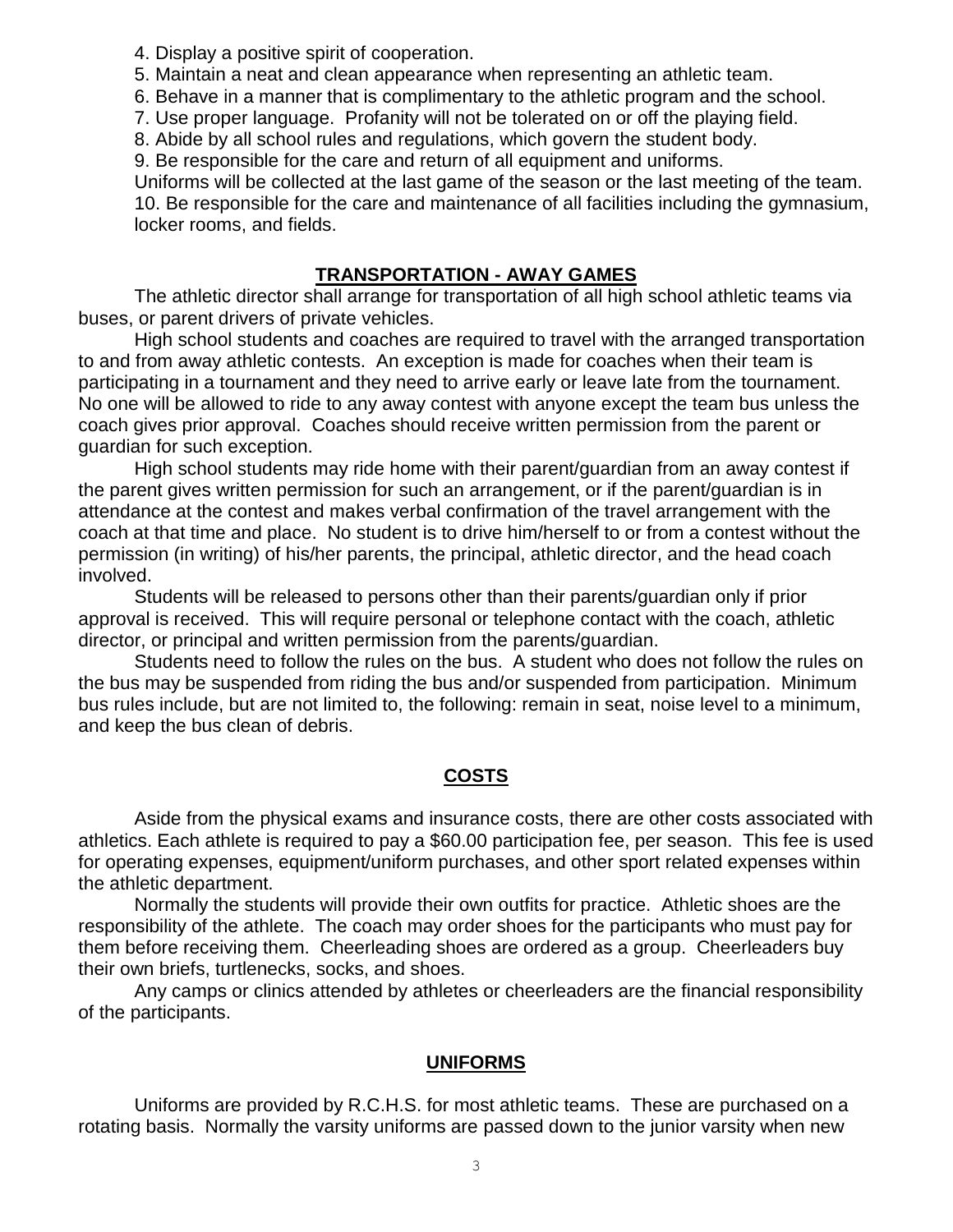uniforms are ordered.

Uniforms will be assigned to individual athletes. Individuals are responsible for the possession, care and maintenance of the uniform assigned to him/her. Any uniform left, lost, or damaged will be the responsibility of the individual and a fee will be assessed to replace the uniform. No athlete should use a uniform not assigned to him/her. If for any reason a player chooses to quit, the uniform must be turned in so the coach can reassign it.

When possible, uniforms will be collected immediately after the last game of the season. If not possible, students are requested to return the uniforms when directed.

#### **PRACTICES**

Practices are normally held before or after school with the ending time determined by the coach. Practices may be scheduled at other times at the discretion of the coach or the availability of the gymnasiums. Coaches are expected to set a normal ending point for practice so that the players and parents can plan accordingly. If on a particular night, practice will end at different time than normal or is scheduled for a different time, the players should be told that fact the day before. The gymnasiums are busy during the seasons, and when applicable, monthly schedules will be given to the coaches, parents, and students for planning purposes.

Decisions on canceling contests in the case of inclement weather, bad road conditions, etc. will be made by the administration and athletic director. If school is dismissed early due to bad weather, all athletic practices will be canceled. Normally contests will be canceled on days when no school is held because of bad weather. The administration and the athletic director will make the decision. A message will be made or put on the athletic office answering machine.

Practices on Sunday or on school holidays such as Thanksgiving, Christmas, etc. will not be permitted unless approved in advance by the principal and athletic director.

## **LOCKER ROOMS**

All students involved in athletics and/or PE classes will be allowed to use the boys' and girls' locker rooms during the entire school year. The athletic director and PE teacher will assign lockers, and only combination locks issued through the athletic department may be used to safeguard their possessions.

Each student and/or athlete is responsible for his/her personal items and the upkeep of the locker room. The locker room should remain free of clothes and debris. Repeated offenses to locker room rules will result in loss of locker privileges.

At the conclusion of practice(s) and games, all personal items are the responsibility of the athlete. The coach and/or AD will walk through the locker room daily to check its condition. Any items left unsecured will be put in the lost and found.

Athletes are reminded that visiting teams use the locker room during high school and Jr. high school home games. PE students also use the locker room. If at any time items are removed from the locker without your permission, the principal or AD should be notified.

On special occasions, such as State Tournaments and extended holidays, the athletes will be asked to remove their personal items and locks. School announcements will be made to the athletes. Any locks left will be removed and items will be put in lost and found.

#### **INJURIES**

If an athlete injures himself/herself at practice or during an athletic contest, the athlete should immediately make the coach aware of his/her injury. The coach must notify the parents as soon as possible.

Physician mandated injury or illness should not penalize playing time. An adult certified in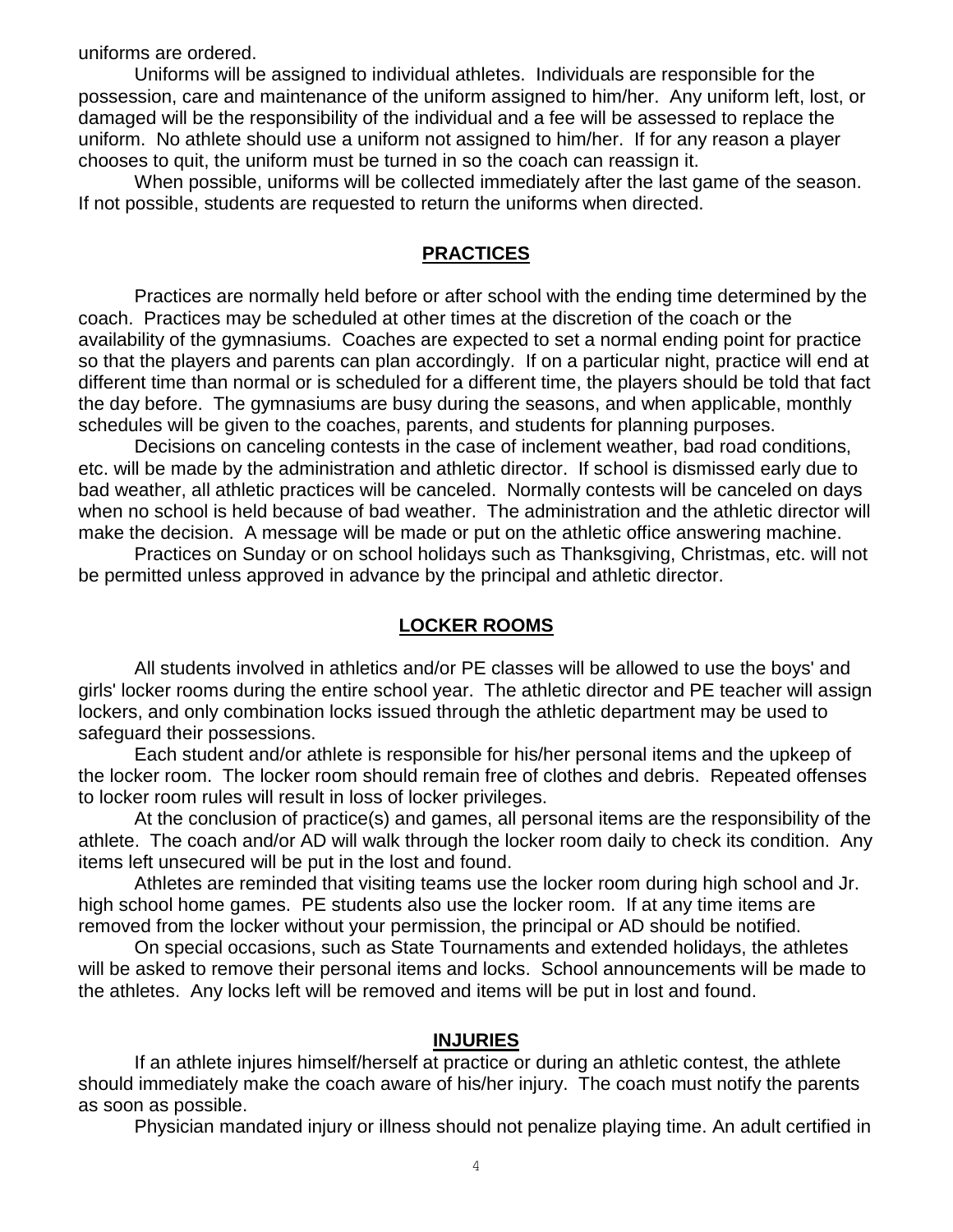C.P.R. should be present at practices and games.

If an athlete has an injury requiring a doctor's care he/she will not be allowed to participate until the student is released to participate by the doctor. This should be in written form and given to the coach or athletic director before participation.

If the student had a medical excuse from PE, he/she will not be allowed to participate in athletics until released by the doctor.

# **ELIGIBILITY SYSTEM**

Regulations established by the IHSA govern age, semester of attendance, dates of child enrollment, absences from school, non-school team participation, acceptance of awards, attendance of sports clinics, post-season participation, and academic requirements.

\*\*\*\*\* Minimum standards for Routt students will be the following:

a. Student must be passing in all subjects.

b. As in the "IHSA" manual, there will be a weekly eligibility check determined by measuring the student's performance on a cumulative basis from the beginning of each quarter through the date on which the check is made in that same quarter.

High school students who are ineligible must attend the after school study hall for the week of ineligibility.

 Students must participate in practices during the time they are ineligible unless their parents, coach or teacher requests that time to work extra with the students.

Eligibility is reported each week to the principal. On Friday, the principal will notify the athletic department, student(s), and parent(s) of the ineligibility which begins the following Monday and lasts for one full week.

**More than three ineligibilities during a sport "season" forfeits the privilege to participate on the team.** However, individual coaches have the right to enforce a stricter ineligibility limit for the sport they are coaching. Upon making such policy for their sport, that coach is also responsible for notifying parents and players of the differing policy. For eligibility purposes the "season" begins on the first contest date.

If an ineligible student attends the game the student must adhere to the following rules:

- 1. Ride to and from the game with the team.
- 2. Sit on the bench during the game dressed appropriately.
- 3. Contribute to the team's effort by doing stats or carrying equipment.
- 4. Stay with team during halftimes.

# **GRIEVANCES**

Any player or parent wishing to make a grievance, for any reason, should follow the following process:

- **1.** Discuss the problematic issue(s) with the head coach of the specific athletic program.
- **2.** If a resolution cannot be reached at step one, the player(s) and parent(s) should then take the grievance to the athletic director.
- **3.** On the rare occasion that a resolution to a problem cannot be reached at these two levels, the family may wish to then go to the R.C.H.S. Principal.

**NOTE**: No discussion concerning any problematic situation(s) may occur immediately following athletic contests. Meetings can be scheduled the following day to remedy the issue(s) at hand.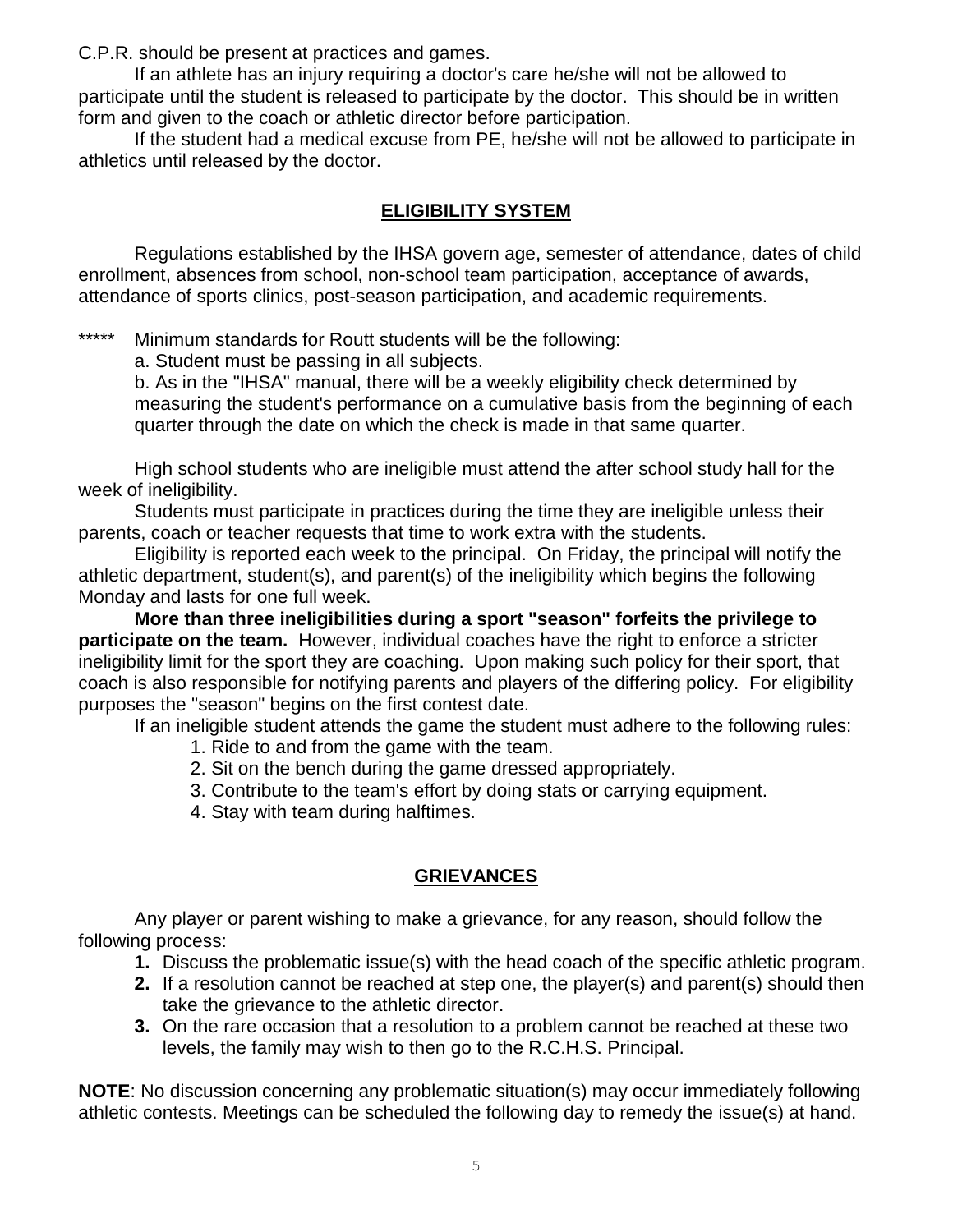## **SCHOOL SUSPENSIONS**

Students placed on suspension from school will not be permitted to participate in any athletic practice or contest until the suspension is successfully completed. After completing the suspension, the athlete will sit out his/her next contest, as stated in the behavior policy section of the team rules.

# **ATTENDANCE AT SCHOOL**

Students must be in school at least half a day, or four full class periods, on the day they participate in athletic activities, unless special circumstances such as a distant funeral or prolonged doctor appointment arise. This shall be determined by the principal. If they are absent on the day following a game or activity, they must report to the principal or coach before they will be allowed to participate in the next scheduled game or activity. Any student who is absent from school on a day prior to a game must consult with the athletic director before competing in an athletic contest, especially Saturday contests.

# **EARLY DISMISSAL FOR CONTESTS**

At various times, athletes may need to be excused from school early to participate in an athletic contest. The athletic director and coach of the team are to notify the principal and teachers in advance, with the time of dismissal and the names of the participants.

Athletes leaving early are expected to turn in their assignments and get the next day's assignment before they leave. If they are to take a test, they will take the test either earlier in the day or the next day. Prior arrangements should be made between the athlete and the teacher.

# **REQUIREMENTS FOR LETTERING**

To letter in athletics at Routt Catholic High School a student must do the following:

- 1. Be a member of the team for the entire season while in attendance at Routt.
- 2. Attend all games except when excused by coach.
- 3. Attend all practice sessions except when excused by the coach.
- 4. Be recommended by the coach for outstanding service and loyalty.
- 5. Participate in the following:

 Football - one-half of the team's quarters. Volleyball - one-half of the team's games. Basketball - one-half of the team's quarters. Swimming – 80 % of meets Golf – 80% of meets Cheerleading - cheer at 80% of the total games. Softball - one-half of the team's games. Baseball - one-half of the team's games. Track - 80% of the total track meets.

6. A senior who has completed four years in any sport/activity, and has fulfilled all requirements, except of participation, shall be granted a varsity letter in that sport/activity.

7. Abide by other guidelines that are stipulated in the individual team rules by the coach.

8. In certain cases, a coach does reserve the right to grant a varsity letter to an athlete who does not meet all the requirements for lettering. These cases will be decided upon by the coach involved and the athletic director.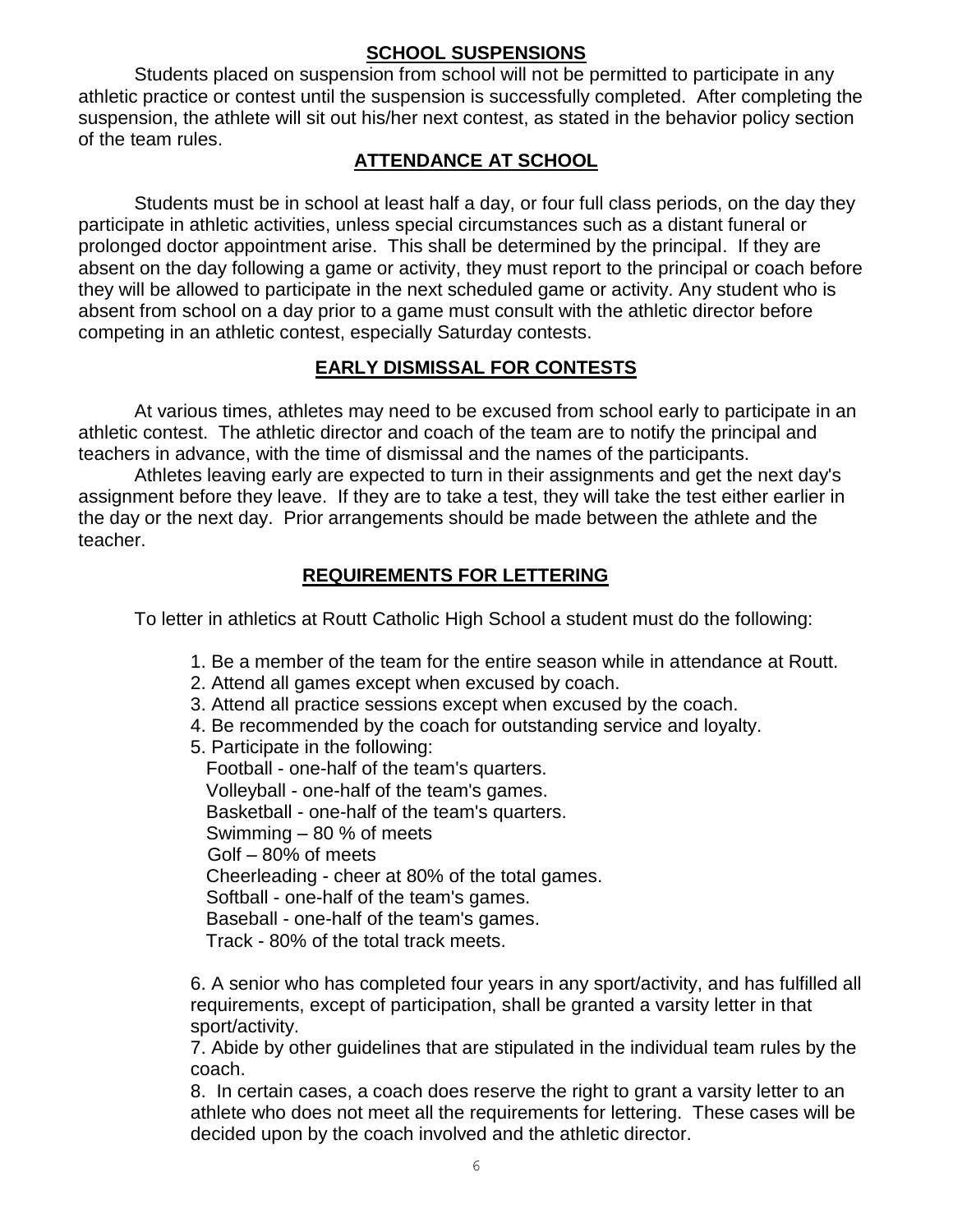In the above, when it reads quarters and games, this means the quarters and or games for which an athlete was dressed so that the injury or illness of a student does not count against him/her. However, quarters and games missed while ineligible, do count against the student.

## **ORGANIZATIONAL MEETINGS (TENTATIVE)**

| Sport/Activity      | Grades   | <b>Organizational Meeting</b> | <b>1st Practice</b> |
|---------------------|----------|-------------------------------|---------------------|
| Football            | $9 - 12$ | Sun. Aug. 11 (7:00pm @ Routt) | Aug. 14             |
| Volleyball          | $9 - 12$ | Sun. Aug. 11 (7:00pm @ Routt) | Aug. 14             |
| Golf                | $9 - 12$ | Sun. Aug. 11 (7:00pm @ Routt) | Aug. 14             |
| Girls' Swimming     | $9 - 12$ | Sun. Aug. 11 (7:00pm @ Routt) | Aug. 14             |
|                     |          |                               |                     |
| <b>G</b> Basketball | $9 - 12$ | Sun. Nov. 3 (7:00pm @ Routt)  | Mon. Nov. 4         |
| <b>B</b> Basketball | $9 - 12$ | Sun. Nov. 3 (7:00pm @ Routt)  | Mon. Nov. 11        |
| Boys' Swimming      | $9 - 12$ | Sun. Nov. 3 (7:00pm @ Routt)  | Mon. Nov. 25        |
| <b>Baseball</b>     | $9 - 12$ | Sun. Mar. 2 (7:00 pm @ Routt) | Mon. Mar. 3         |
| Softball            | $9 - 12$ | Sun. Mar. 2 (7:00 pm @ Routt) | Mon. Mar. 3.        |
| <b>B/G Track</b>    | $9 - 12$ | Sun. Mar. 2 (7:00 pm @ Routt) | Tues. Jan.14        |

#### **AWARDS**

The Routt/Our Saviour Booster Club sponsors banquets for the high school and junior high school. Dates for award programs for all sports are listed below:

| <b>Routt Fall Banquet</b>   | Volleyball, Football, Golf & Girls'<br>Swimming            | - Dec. $8^{th}$ 5:00 P.M. |
|-----------------------------|------------------------------------------------------------|---------------------------|
| <b>Routt Winter Banquet</b> | Girls' & Boys' Basketball<br>Cheerleading & Boys' Swimming | - Mar. $9^{th}$ 5:00 P.M. |
| <b>Routt Spring Banquet</b> | <b>Baseball &amp; Softball</b><br>Girls' & Boys' Track     | - Jun. $8^{th}$ 5:00 P.M. |

All athletes are encouraged to attend so that final recognition and thank you can be given to the athlete and the parents.

All high school athletes will receive certificates. A breakdown of the awards that will be given to those who participate and letter for the high school sports is outlined below.

|          | Participants         | Letter winners |
|----------|----------------------|----------------|
| 1st year | certificate          | letter & pin   |
| 2nd year | certificate          | pin            |
| 3rd year | certificate          | pin            |
| 4th year | certificate & plaque | pin & plaque   |

 Those participating in their first activity at Routt will also receive their graduation numerals. Other awards given during the high school banquets will be Most Valuable (MVP) and Most Improved (MIP). All conference honors will be recognized at the banquets, along with any individual awards given by the coach. At high school honor's night in May, a senior scholarathlete male and female, Army scholar - athlete and Rotary athlete will be awarded.

The Routt/Our Saviour Athletic Booster Club will recognize those athletes who advance to state competition during the sports banquets.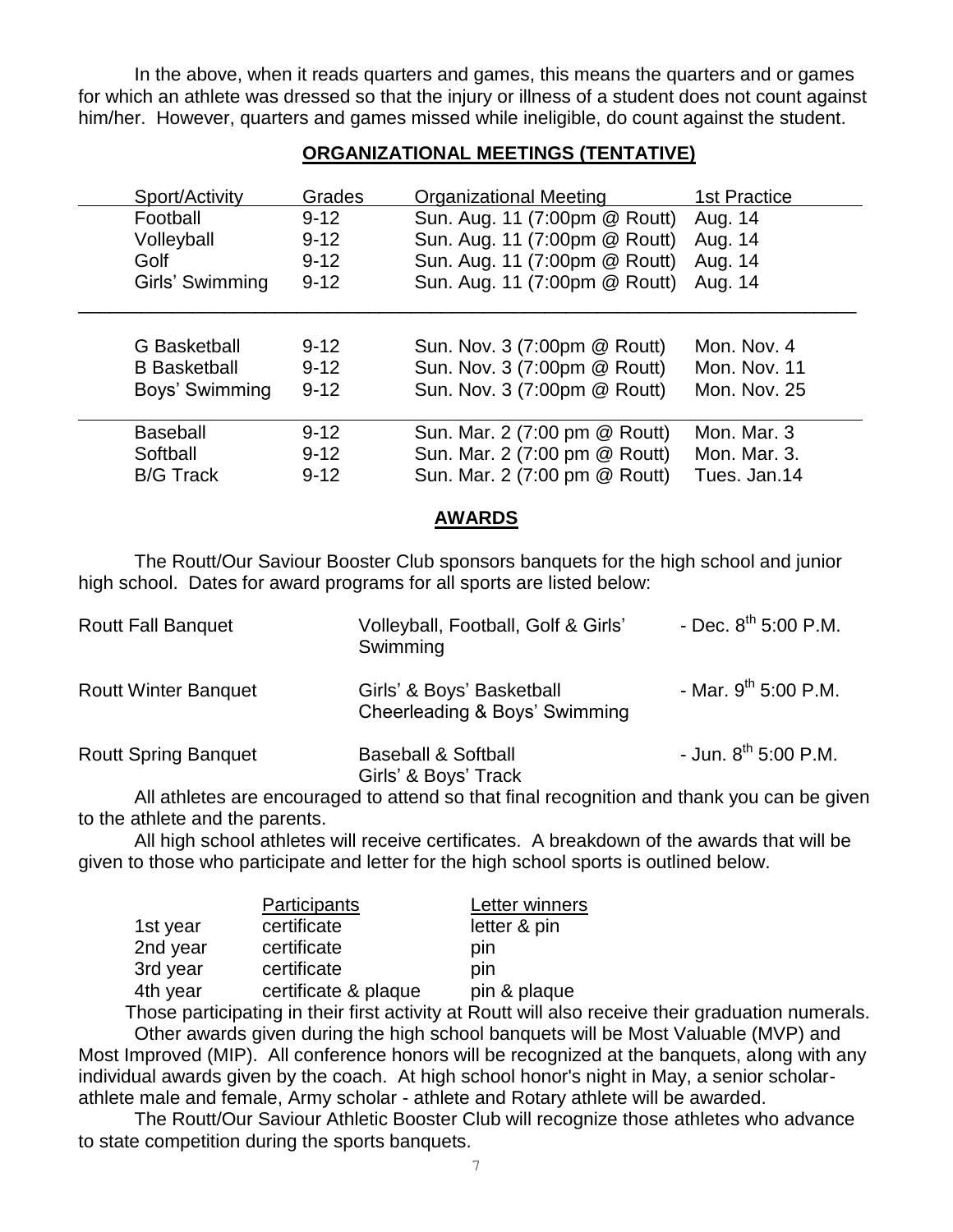## **TEAM RULES**

Each coach/sponsor is responsible to carry out the minimum-standard team rules set forth by the Routt-Our Saviour Athletic Departments. The coach/sponsor must make sure each team member has a written copy of the team rules before or on the first day of practice. Parents and athletes must sign a form indicating that they have read and understood the rules before a student may practice. The principal and the athletic director before their issuance must approve additions to these rules by individual coaches.

Along with the minimum-standard team rules listed below, the sale, possession, purchase, consumption, or being under the influence of a controlled substance, is prohibited at all times. A controlled substance includes, but is not limited to, intoxicants, drugs, steroids, narcotics, tobacco substance, or alcohol. **The penalties for violation of the substance abuse policy are specifically covered in the school handbook. A student-athlete "caught" in violation of school substance abuse policy while off school grounds or those in attendance at an event where illegal drugs and/or alcohol are present will be in violation of this policy. The first violation shall be four weeks suspension from extracurricular activities. A second violation off school grounds shall be a 12 (twelve) week suspension from all extracurricular activities. The first violation on school grounds shall result in a 12 (twelve) week suspension from extracurricular activities. The first violation of the tobacco products rule, whether on school grounds or at a practice, game, or during transportation to/from a game results in a two-day suspension from school. A second violation results in a 12 (twelve) week suspension from extracurricular activities, plus a five-day suspension from school.**

#### **Routt Team Rules**

- 1) ELIGIBILITY A player declared ineligible during an individual sport season beyond three (3) previous weeks of ineligibility, not necessarily successive, will be dismissed from the team, and no awards will be given.
- 2) EXCUSED ABSENCES Family emergency, doctor's appointment and illness are all considered excused. Other reasons must be checked with the coach 2 days in advance.
- 3) UNEXCUSED ABSENCES [As defined by the individual coach.]
	- PRACTICE  $1^{ST}$  OFFENSE 1 game; may dress, but will not play
		- 2<sup>ND</sup> OFFENSE 1 game; NO dress
		- 3<sup>RD</sup> OFFENSE Dismissed from team; no awards given
		- GAME 1  $1<sup>ST</sup>$  OFFENSE – 1 game; NO dress

2<sup>ND</sup> OFFENSE – Dismissed from team; no awards given

- 4) BEHAVIOR POLICY -In school suspension #1 1 game; NO dress
- In school suspension  $#2 -$  Dismissed from team; no awards given 5) UNIFORM/PRACTICE GEAR POLICY -

Any article of clothing from an individual's uniform, or practice gear, which is destroyed or lost, will become the individual's financial responsibility to replace.

- 6) MUST BE AT PRACTICE 5 MINUTES BEFORE THE SCHEDULED PRACTICE TIME (Excused tardy as defined by head coach; unexcused tardy results in extra conditioning.)
- 7) DISMISSAL FROM PRACTICE FOR INDIVDUALS WILL BE TREATED AS UNEXCUSED ABSENCE.

\*Head coach has the last word on all matters concerning dress code.

\*Individual coaches may add to these rules if desired.

\*Tardiness and/or leaving early (Practice) will be handled by the head coach.